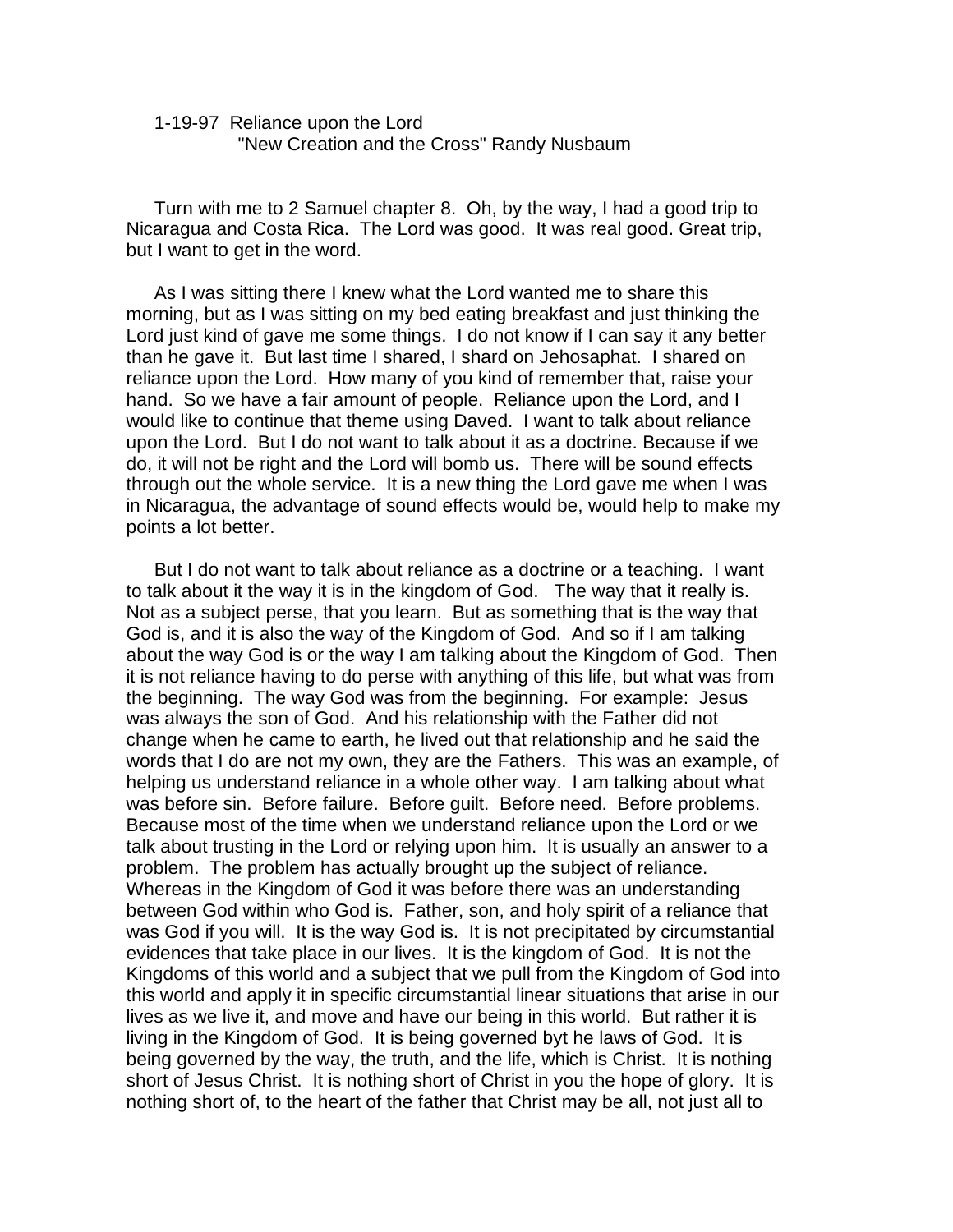*us, but in all. That in all things, according to the father's heart, that in all things he might have the preeminence.* 

*Folks we can sit here and listen to that and we can walk right out of here and every minute of everything we live is based on us and our concepts and our feelings and our circumstances. We can hear a sermon about reliance and get nothing more out of it than I need to learn to rely on the Lord more and that is not at all what I am saying. And I believe, I believe with my heart that that is not what God is saying, nor is it ever what he would want to communicate*  regardless of how much we pull down the truth and just reduce it down to some little nugget that we can stick in our pocket and go apply to our lives. What he wants to do is not give us things to apply to our lives. What he wants to do is to *be our life. That is what he wants to be. I am crucified with Christ never the*  less I live. Christ in you the hope of glory. To me to live is Christ, not for, not *on. Same principles in a sense. It is principles, but it is principles of his life. It is principles of the kingdom, but it is not just principles. It is not just like math principles. It is the principles of the Lord, or the way the Lord is. It is based on. It is just this wonderful, wonderful, reality that you and I are new creations. No I am not just talking about the name of the church. But how much more, we who are new creations who are also named after that.* 

*The new creation is a term only applied to ressurection. You can not apply it anywhere else. It is applied to ressurection and how many of us do not understand the ressurection of Jesus. We understood that there was Jesus the man. We understood that somebody did something to him that killed him. We understood that we put him in a tomb. We understood that in three days he got up out of the tomb, and that is what we call ressurection. But that is not ressurection. That is a historical fact that happened. But that is not the ressurection of Jesus where he talks about that I may know him in the power of his ressurection. That is not it, that is not it. You can know that all day long. Sinners know that Jesus went into a tomb and got up three days later and they do not seem to be any different. THey do not seem to have any power in their lives. No, the ressurection is that you and I were joined to Jesus before the cross, taken to that cross, crucified, dead. You are dead. It says in Colossians, "For ye are dead". Lord what is my state before you? Dead! But it does not leave you there. THere is something that happens after the cross. It is called the ressurection. Whereby you, not the old you, but you are joined to the Lord. He that is joined to the Lord is one spirit. Joined to the Lord, one with the Lord. Jesus never knew failure. Did you know that? He died on the cross, but it was not a failure on his part. He never knew failure. He never knew guilt. Because he never sinned. He has never known the things that drive, and the htings we thrive on and the viewpoint that we have from a fallen condition. Everything, everything, from a fallen condition. Everything from a position of lack. Everything from a position of want. Everything from a position of guilt, or failure. This constant inability to approach God as a son of God., but as a failure who barely gets the mercies for the day. Instead of living as a son of God, by Christ Jesus.*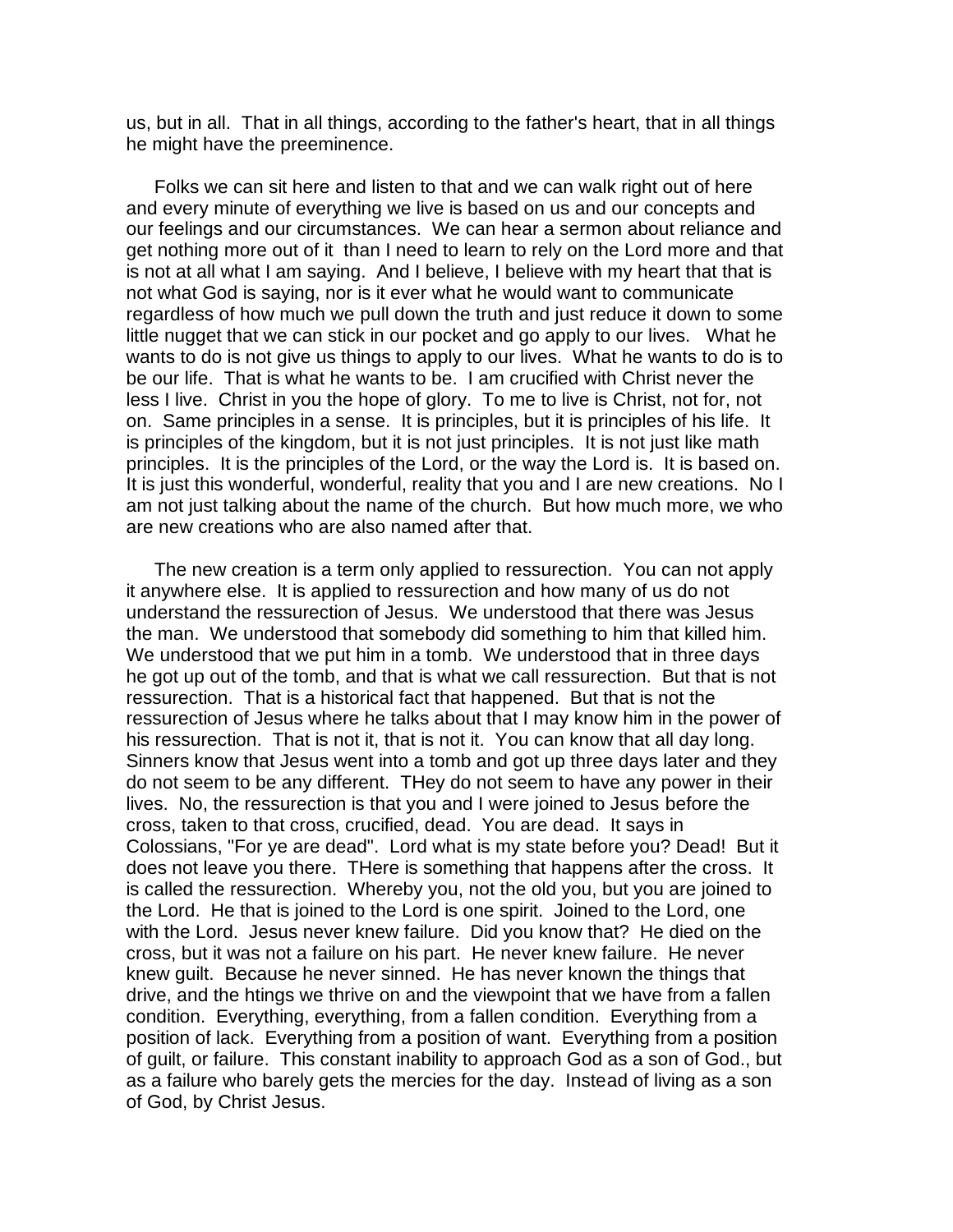*By Christ Jesus to the glory of God the father, that Christ may be glorified in the church to the glory of God, the father. The ressurection is you and me, first of all dead because there is not going to be any ressurection of you and me without that death. So I am not really talking right now about the death. You*  have heard me talk about the cross before I think, but I am not really talking *about that death right now, though death must be assured in us. Because ther is no ressurection of the old. Oh glory to God, did you just hear that there is no*  ressurection of the old. Glory to God we are new creatures in Christ. In Christ *is where you were raised up. That is where you were raised. Raised up and made to sit together. I like that. Thank you Lord for doing that. Practically*  have to make me, you know what I mean, thank God you did it, you made me *do that one. You know there are some you say let, but htat one you made me. And you made me I did not do it myself, but of God are you in Christ Jesus, who is now made unto you righteousness. This is a whole different viewpoint. A whole different way of living. You have righteousness because it is Christ. Is that going to come and go on a daily basis, based on you failures? Here we go, see we pulled everything back based on my failures. We are back down here on the earth. We are not in the new creation. WE are not in the ressurection. We are denying the ressurection. We are ignorant of the new creation and we are facing life the best I can. Let me just say good luck, but God has got so much, much more, much more. It even says that in Romans, does it not? Having been reconciled by his blood, there is the failure, the blood covers the sin, there is much more. We shall be saved by his lfe. Much more, there is much more than the failures of sin.*

 *There is much more than the past, the old life that failed God. That came short of the glory of God, that does not know the Lord. it is Christ now. You are in him and he is in you and that is the only life that God recognizes, that God really understands that you have now. We are ignorant . Our minds are not renewed to the truth of the death burial and ressurection of Jesus. So, he is viewing us, and he is blessing us, trying to deal with us as sons and we are just trying to get through the night. Help me make it through the night. O, my God we are so linear, so twenty-four-a - day, what is coming next and when it*  does come, every view point we have is from, that failure, that guilt, that not *measuring up, that is not enough. You know in the old testament when you failed, you had to offer for sins all the time. You had to offer a sacrifice over and over and over. You had to just keep doing it, and the bible says in the book of Hebrews that you had to keep doing it and it was a constant reminder that you are a failure. That is the old testament, in the new there is one sacrifice forever. He that sanctifieth and those who are sanctified are one. And he put away sin forever. You say, well what if I sin? Folks, your sin is put*  away, is put away. All you are doing now is acknowledging the finished work of *the cross. He is not coming and dying everytime you fail. I am glad somebody got sume umph, Praise God, were did you go? We are going to send everybody on that little trail you went on. Oh, I till you what, you know if we really got hold of thes we would go out and preach it to the world. You know*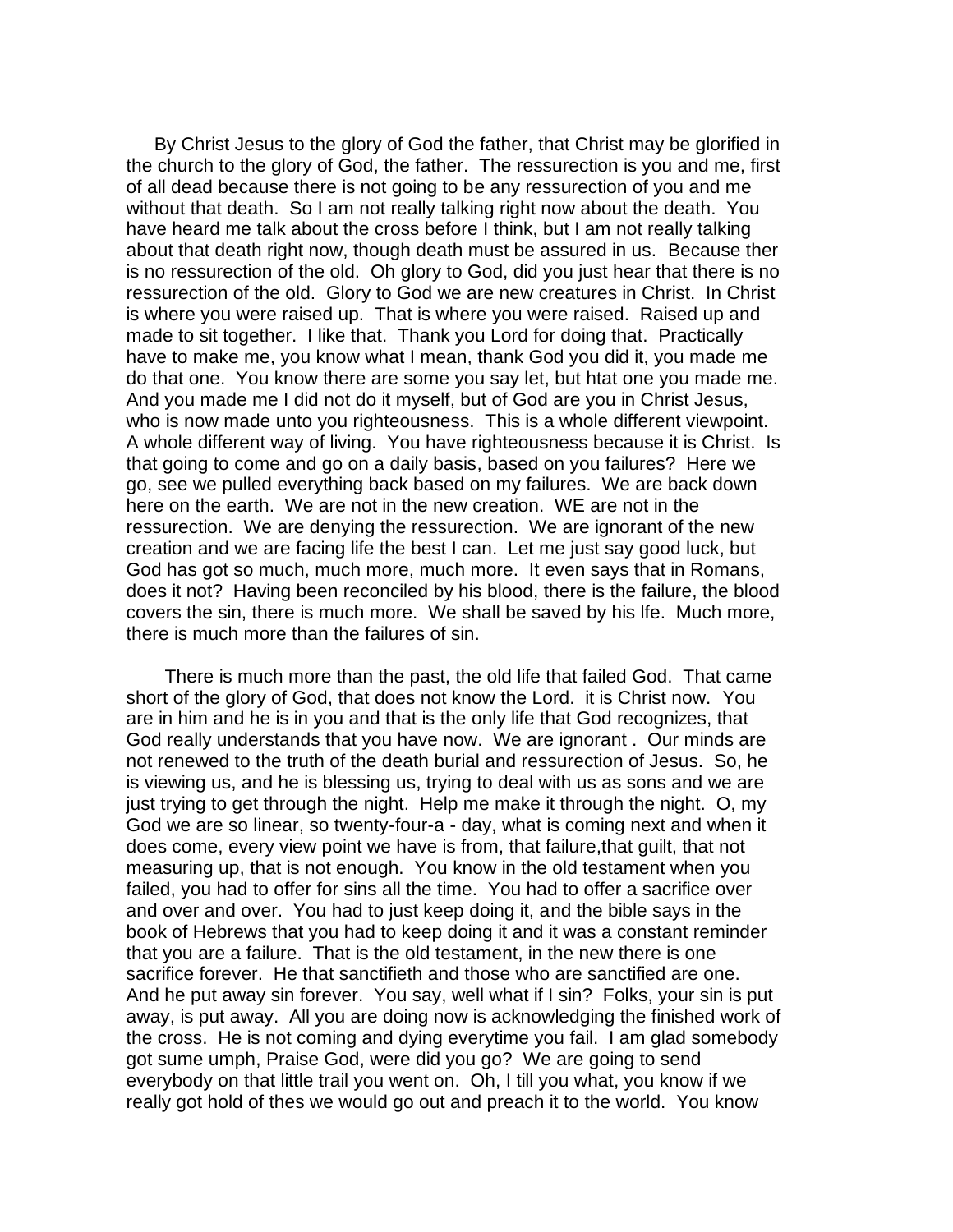*what I mean? It would be called preaching the gospel. We would be excited! Our cups would be running over. Well, what do I say, I do not know what to say. I am telling you, you will have plenty to say and they will have a hard time shutting you up. So we really are going to talk about reliance, but I am trying to make a point that it does not matter.* 

*I mean I was sharing in Costa Rica and with some brothers in Nicaragua*  and I was seeing that it did not matter almost what I said, what subject I talked *about, it was always taken from an old creation view pointand it is always on that failure level. Always on, yeah, I need to rely more on the Lord and boy that is just one of the 18 billion subjects in the bible. You know, have you ever had that come? One subject is reliance and then the Lord deals with you about being more loving and you are going how am I going to measure up to all this. The truth is you are not, but the truth is, is that you have been raised up and made to sit together in heavenly places in Christ Jesus and there you have access to all spiritual blessings, because that is the vine and you are the brancha and you are to be plugged into that reality, and folks let me tell you, that reality,we listen to a sermon and we believe that reality, but we are not plugged into that as our reality . That is not how we relate. and I will just say this, to be in Christ folks, Holy Spirit annoint this right now and help somebody to recieve it. To be in Christ is not a doctrine or a teaching, it is a relationship. It is a way you relate to subjects such as; acceptance, unacceptance. Such as forgiveness or not being forgiven. Such as adoption and not being adoption. Such as all things that it says are yours in Christ. It is a way that you relate and if you relate outside of that, then you are relating on you, because the only way you can relate outside of that is based on you and how good you are doing. You are not relating in Christ. You do not have a relationship in Christ, you have a doctrine. You do not live in the ressurection. Nor, if you do not, nor can you draw from the ressurection power that is in Christ. All of that strength that you do not have. i can not live it! Yes, amen, you can not. He did not want you to. He has given Jesus to you as the life. There is your hope. There is your seeking. that will motivate you. Ought to. That should go, Praise God there is hope. There is hope in Christ. And it begins to make you get your eyes off you. The failure you, the dead you in most cases. The one you are trying to fix up, God declares as dead. The one that has all strength, you are calling on him to help you. The dead one. Instead of abiding in him and letting all the root and the fatness of the vine come through you.*

*Glory to God. When you say glory to God, then you go glory to God. That is what Jesus prayed in John 17. He said, "Father. oh man, I pray, I pray for these guys. I am praying for them that they may have the glory that I had with you before the world was." Folks, this reliance thing, this reliance thing is not based on the glory of relying upon the Lord because it is so dark and some bad thing happened and you relied upon the Lord and the glory is that relied upon the Lord in face of this dark thing and so it shined brightly. That is still a contrast to this. I am talking about the glory that was before the world, before there was a sin, before there was a failure, before there. I am talking about*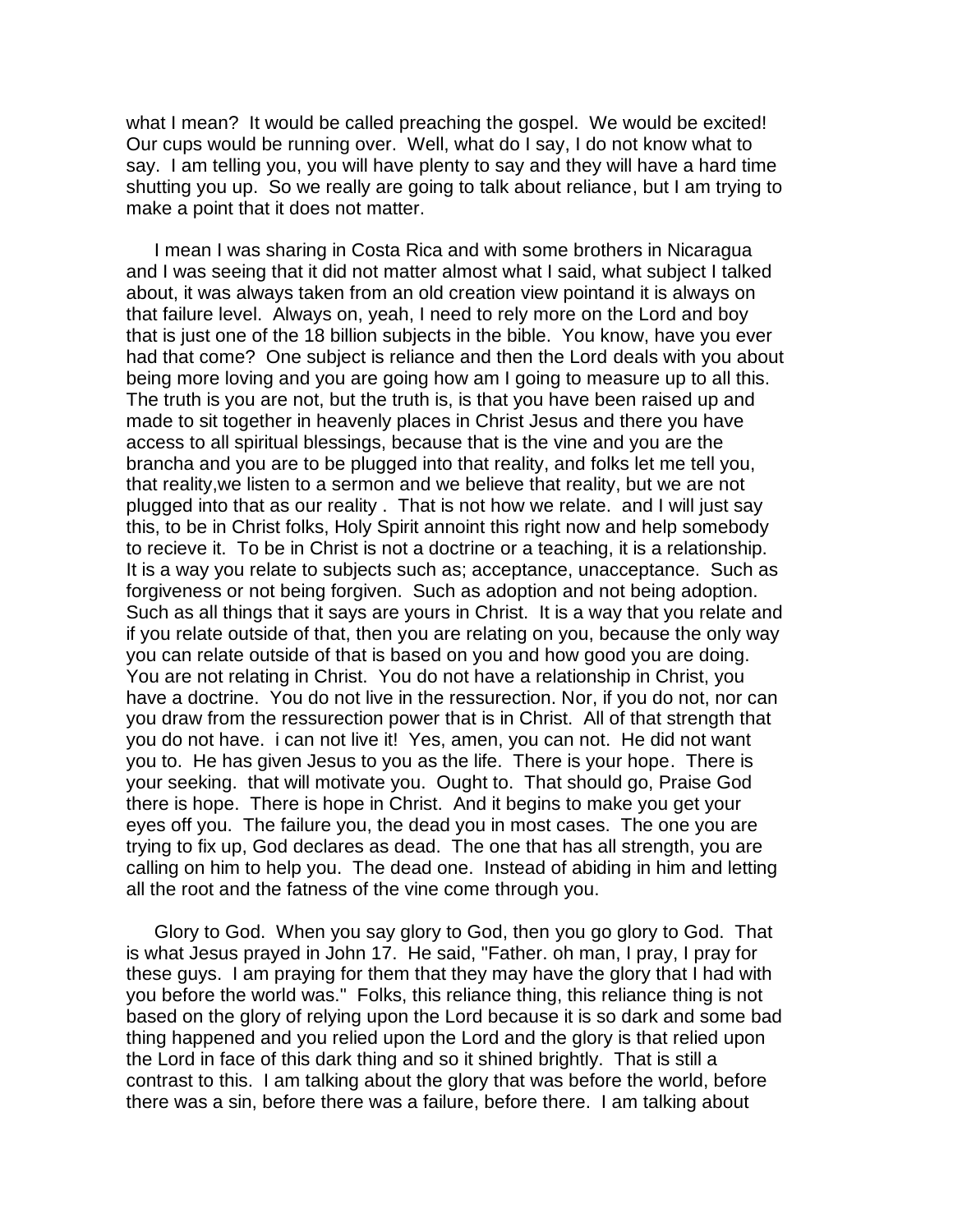*glory that does not shine our of darkness in the sense of being dark. I am talking about a glory that shines our of the heart of his father toward his son, not based on anything of you, but on the fullness of Jesus Christ. The glory that God has toward his son in whom you are. I could not ask for that. I do not think God would, I have been messing up, I had a bad thought today. Well, you knew, maybe you need you old brains washed out with the word of God. Remember, some of you older ones, your parents used to wash your mouths out with soap. Some of you need your brains washed out with the word of God. And you would quit speaking that stuff. But you speak it because you believe it. You do, you speak it because that is, I am sorry I do not care what you tell me and you may hate me when I say stuff, but I do not care what you tell me you believe, the way you relate is what you really believe and the way most of us relate is based on us, our failures. The cross and the ressurection of Jesus Christ has almost nothing to do with it. In Christ almost means nothing. But I am telling you the way Paul presented it, the way Jesus presented it in John 17 when he is talking there, In John 15 when he is talking*  about the vine and branches it is God's chosen way of relating, of him relating *to us and us relating to him so that acceptance from now on is just a matter of a subject, is never an issue of anything outside of in Christ. And that is how I will relate to my God. Because I was raised up, made to sit together in heavenly places and I am accepted in the beloved. Because he that is joined to the Lord is one. Because the one that I am now is Jesus, because he is my life. He is my life, he is my all and he is in all. He is the fulness of him that*  filleth all and in all. He is the lenght and the breadth and the height and the *depth and Paul prayed that you may know the length ,the breadth and the height and the depth. And we are too busy studying subjects to know the Lord. The light of the glory that I am talking about is not a light of contrast of me relying upon prescious Jesus during this rough time and see the glory. I believe there is glory in that do not misunderstand me, But I am here to tell you that there is a greater glory.*

*It is the glory that Jesus had with the father before the world was. Jesus, not mine, your Jesus prayed that you would know that glory and enter into it. That was his heart, that was his prayer, "O that they may know this." and he goes on to say, "I in them, them in me, just like I am in you and you are in me." He was plugged into the vine which was the father. The words I speak are not mine. The works I do are not mine. Somebody said, "Jesus, you sould not*  have done that on the Sabbath." I did not do it on the Sabbath. See he did not *go ,"On the sabbath it is ook to do it on the Sabbath." He said "I did not do it on the Sabbath. My father did it." That was his answer. He related to the*  father, him being in the father and the father being in him. It was how he *related. It was how he thought. When he did something good they said, "oh good master, you did a great work, he said "I did not do that. I am not getting puffed up over it and I am not getting rejected over anything. " See we are trying to deal with puffed up and rejection, and I am telling you God has a place that he has dealt with all these things. First at the cross and then at the ressurection and the ressurection is one of the most glorious realities that you*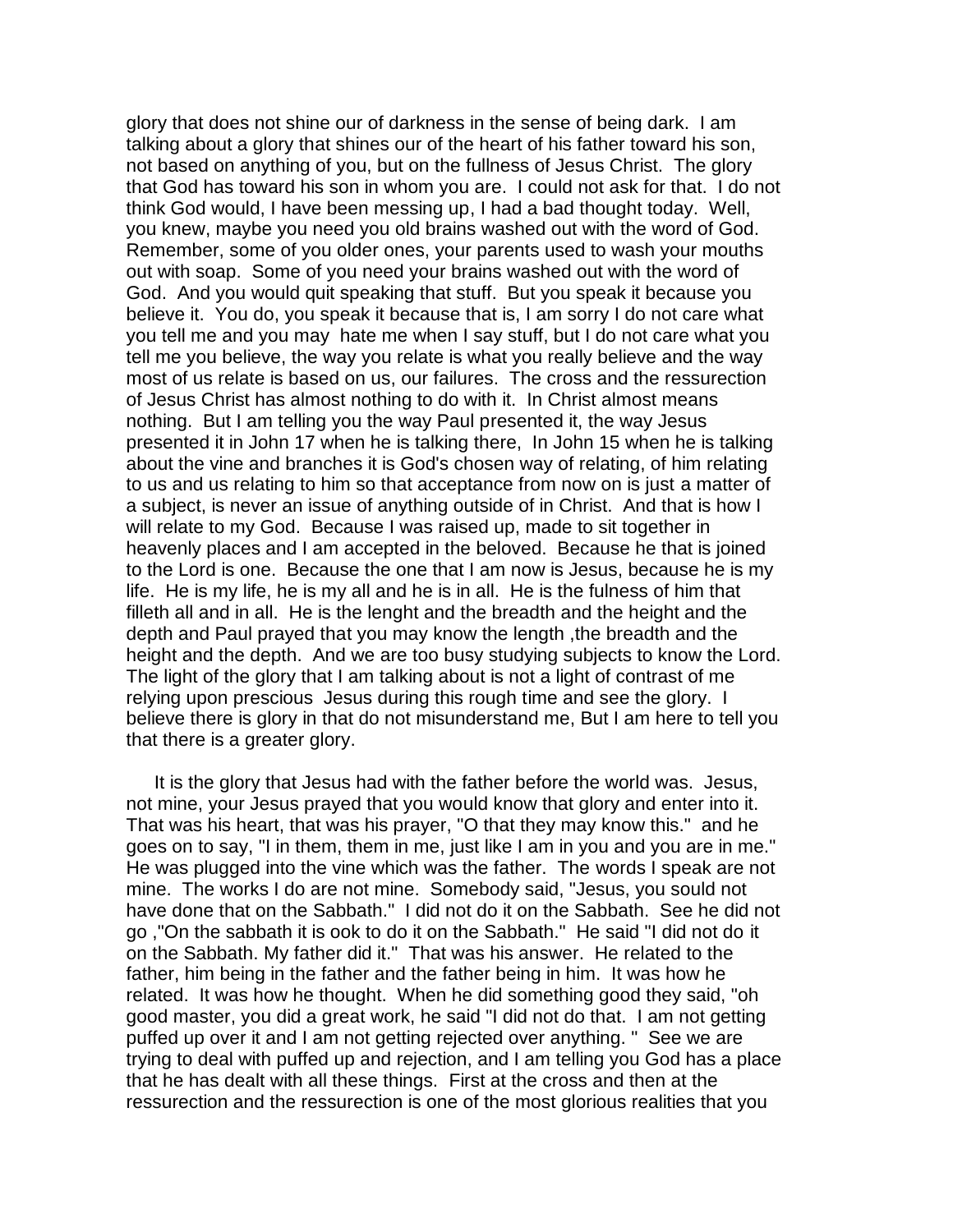*will ever, ever know. That you are no longer just oyou forgiven and he left you down here with a few facts to work with. Folks, he has raised you up and made you to sit together with him in heavenly places. That is your wource now. Paul said, in him I live and I move and I have my being. How many of us honestly, with all honesty can say, the basic way I relate to God and man is on my reality in Christ. That I am there and what that says of me there is what controls my thought process. Not the guilt, not the failure. Jesus never experienced that, and let this mind be in you. We are supposed to come to a*  place that we are a son of God by Christ. Instead of just cleaning us up, but us *kind of sitting at the table and looking down and going, "You know, I really should not eat this, it is too good for me." Instead of looking your father right in the eye and seeing the glory that he has for you based on his son. Because I want you to know that he does see the son in you. That is what he put in you that is called, we call it the treasure in earthen vessels. You are on with that. You are one with the lord, you arejoined ot him. You are called bone of his bone and flesh of his flesh. God does not view you anyway different from that, that is your existance, but we live as though the cross never happened.* 

*We live as though the ressurection never happened. We live almost like old testament saints, everyone going almost like thinking that every time we fail we*  have to offer a new sacrifice and kind of wald in and go Oh and offer this thing *and hope the fire falls on it and then we go, "Thank you" and "I will never do that again" and then get a little lower everytime. Instead of realizing that folks, the sacrifice has been offered. Every sin that you have ever commited has been taken care fo and now you go in there and acknowledge it. How can you, if you have sinned, if you need help because you have failed? How can you come boldly to the throne of grace. I will tell you haw because it is a throne of grace. If is were a throne of judgement you would not come, you would go, "Oh, it is judgement until I get this thing settled." Folks, it is settled, now you need to get it settled in your acknowlegements according to, in oneness of accord with the fact that you are in Christ. It says that in Ephesians the first chapter. This reliance thing ,like Jehosaphat, like David, like Jesus. It is not a reliance only on failures, though obviously if there is the possibility of failure or there is need or whatever, obviously that arises, but I want you to know something the reliance that I am talking about is not based on the possibility of*  failure, nor is it based on the situation of need. It is the way God is, it is the *way the kingdom is. It is a whole new creation way of proceeding which does not require bad situations. It is the kingdom of God. It is the kingdom of God. When we get up to heaven there will be no more pain, there will be no more devils, there will be no more sickness, so I will not need to rely on the Lord. People would never say that, but that is basically what they are looking forward to . But I will have you know that the Lamb is the temple. That the Lamb up there, that the Lamb is the light, that he is all htese things and that we are joined to him. We have such a hard time when we see him. We are so busy being out here and letting that light shine over here on us and us falling down and going I am so yucky. Let me tell you, you were but God had a remedy for you yuckiness, it is called the cross and now he wants you to relate*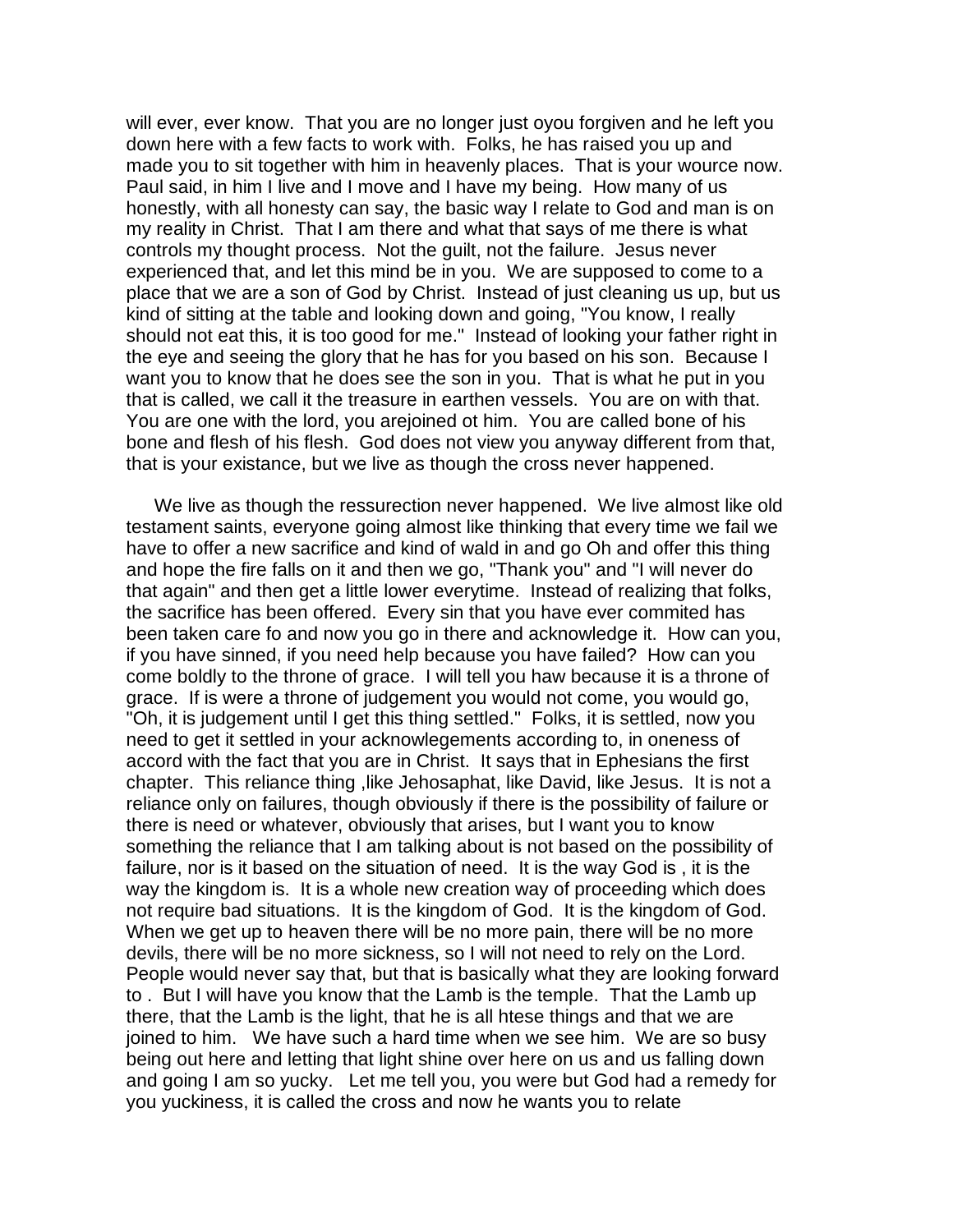*understandig who is in you, whom you are and who he has declared you to be. Amazing words, if any man, any man, mankind, it is using mankind. Any man be in Christ he is a new creation, old things are passed away, behold all things are become new.* 

*Now this newness is only new for us, it was before the foundation of the world. It is only new to us because we are finding out about it and so we are*  finding out about it, and so we are being renewed in the spirit of our mind, not just an informational change, the spirit of our mind is being renewed. The spirit *of our mind and we are beginning to understand that to be in Christ is not a doctrine, is not a teaching which we hold and many others do not, it is my relationship with God. It is how I relate to my father and my Lord. I do not. Without that I come and I go, Jesus please help me, please give me, would you, but is I am joined to him I come in and I go Lord, we are one and it is not by my hand that we did that, of God am I in Christ and you are now made unto me: wisdom, righteousness, sanctification, and redemption. So that I do not glory in me, I glory in you. You are those things. That is mine now and I*  recieve that in light of the truth. Now once again, you are not going to rely upon that unless you know the death, burial, and ressurection of Jesus, and I *am not talking about the historical fact that he died and was buried in a little tomb and got up and everyone went, "Good job. That was neat". I am talking about hte death, burial and ressurection of Jesus. I am talking about the eternal implications of what that means. and then I am talking about relating to God based upon that, or having a relationship with God based on that, but I am not talking about the doctrine of relationship.* 

I am not going to go off on that rabbit trail and say relationship if the way to *go and pretty soon you are over here with this doctrine of relationship and you are preaching it and you are not even relating any more to Jesus. I am telling you relationship is the way to go. No it is not, spending time with the Lord, knowing the Lord is the way to go. That is relationship. Well do that. Quit preaching relationship. Especially relationship outside of Christ. Because folks you can sit down, you can kneel down at your little bed and think you are spending time with God, but if you are ignorant of your relationship in Christ, it is almost hit and miss. You do not understand that you are going to hate me for that one. Some of you who have been around long enough know. Those of you who do not still hold on to these htings that you think gain certain things. I knelt here, or I am going to fast and this is going to get me something. You are earning you way, you are doing spiritual things that you think is opening the door to God and I am telling you that htere is not a person that got in there because of their righteousness. Thay got in there because of death wigh Christ and when you understand that you are joined with Jesus in his death, then you understand that if we are in the likeness of his death we shall also be in the likeness of his, his, his ressurection and if God is looking over there and saying,*  "All glory to my son", then that is yours because you are one with him and in *him. And you give gim all glory too, but it is different, you are not standing out there going, "Glory, glory Jesus . Glory, glory." You are in him going, " I*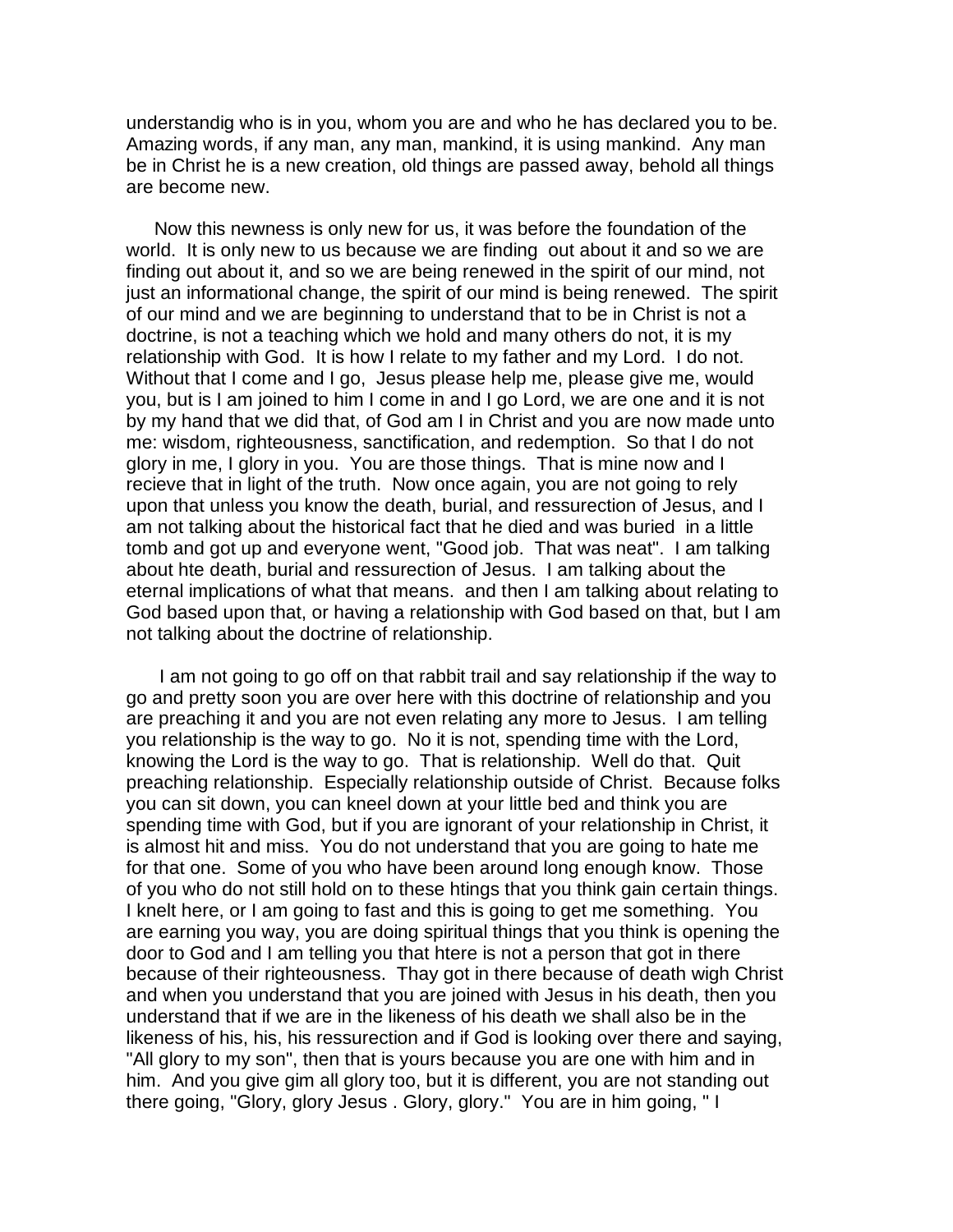*recieve what God has given me in Christ" and "Father I relate to you that way"*  and he says, "My son", that is what he says to you when you do that, "My son", *but before that he says ,"My child, my ignorant one, but my born one. Born again ignorant of the true thing that you have." You know, the prodigal son.*  "Oh, I am going to get the goods, I am going to get the goods." We are going *to talk about reliance. We actually are, but I am not just going "blah, blah, blah" because this is more inportant than any subject. This is what makes all subjects alive.*

*The prodigal son goes, "Give me the inheritance, give me the goods, give me the goods, give me this good thing and give me that good thing. And he did it outside of the father's house. Amen? He did it outside of the father's house. He did it outside of the father's house. He took it outside of the father's house and what happens when you do that? IT just squanders, it goes phssit. It does not last. and all of the sudden he realizes there is something much more precious than all the things that I had and it is, I will return to my father's house,*  and my father. I will come back to him and what did he do, he still had the old *creation mentality, did he not? "Oh father, I am no longer worthy to be your son and the father is shoving a ring on his finger and shoes and a robe and everything and throwing a big party and killing the fatted calf and going this my son was dead and now he is ressureted. He is alive! He is alive! That is the father's viewpoint. The son has to listen to his father and go "man, I mean I am sitting here wrestling through ever being worthy to sit at your table again and you are treating me like I am a son." And you look at those things and you can not continue in the old way. "oh, woe is me". And you can not go, "Bless God, I am a son. You do not do that, you understand that that is true because you are in Christ. That is a relationship with Jesus. I am in you and this i smine through you. Through Christ Jesus. THen you relate to the father based on that reality. But, it is truely, truely, folks, I am telling you. Everybody in this*  room ought to with all their heart determine that they are going to get into the *word of God and ask the Spirit of God to break forth the glorious reality of the ressurection that took place, so that you will no longer live after the old man. But folks, that putting off took place by a death and ressurection. You do not just go, "Oh, O.k., I am going to put it off." How many have tried that? "O.K. I am going to put it off, the word of God says put it off, and obediance is the way.*  I am going to ovey you." So we seek to put it off and you can not put it off. It *just clings to you, but I am telling you through the cross there is a separation and it was not the stuff from you, all that stuff clings to you because you were the old creation. You are crucified and Christ becomes your life. So that he that glorieth, let him glory in the Lord. The fulness only as far as you are concerned. He is the only source.* 

*Now we are talking reliance, are we not? He is the only source. Are you getting a little different view of reliance now? It does not have to have a problem for you to begin to work or to function, I mean in reliance. There does not have ot be any kind of situation. Suddenly you find yourself in the kingdom. You are not pulled by all the old. YOu are not bearing all hte burdens of the*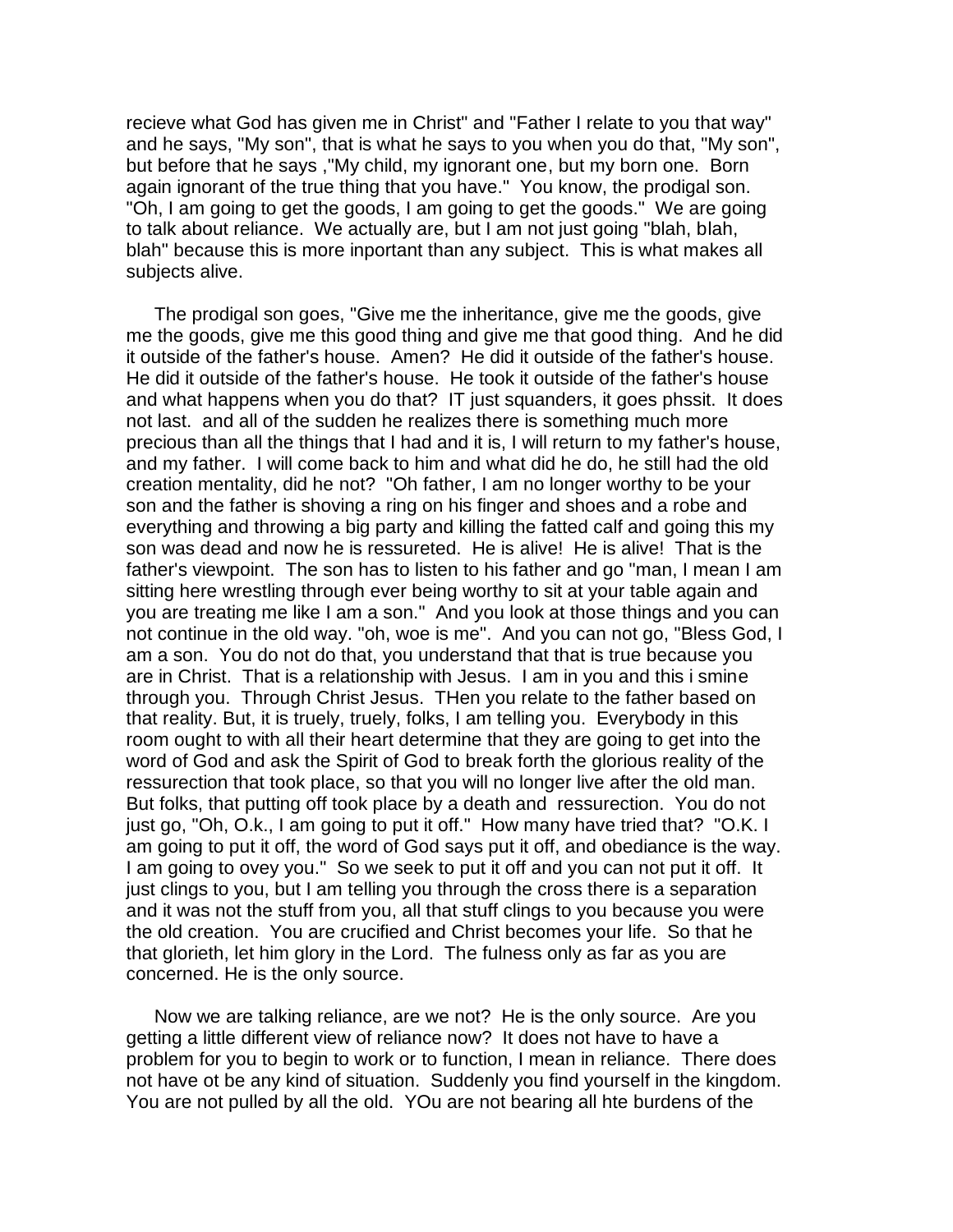*old. This is a good message. I mean this is a good message for what we just started, a new beginning. I just realized that. We are not carrying all the old with us, and oh yes, there was that failure last year. No, I tell you what, the thing for you to do is to just hear what the father says and say, "I believe your word and your word is first until your word becomes life, but I start with the word." In the beginning was the word and that word becomes the word of life. That is the goal, but you have to have the book do you not? You have to have that. You have to start with that. You say, "I do not have time for the word. I*  am too busy living my linear life trying to get God to straighten it out." Well, it *will never happen in the way you think it is supposed ot happen, because you are coming at God from a whole other angle than he is coming at you. You know it is like the woman who lost the coin, it rolls way over there and you are over here looking for it, "Where is it? Where is it? God, why do you not show me where it is at? Why do you not go where I am trying to tell you?" It is not where you are standing. It is over there in Christ. All the treasures of wisdom and knowledge and I want to tell you, I searched out that word, all and you know what it means? All, all the treasures. Oh see now we are not talking about failures and the blood and the cross. We are talking about ressurection. Do you see what I am talking about? Yes, there is a place for all that, but the cross deals with that, but there is a place for resurrection folks. You do not just stay down.. YOu do not just stay a failure. You do not just fall short continually. There is life and it is not yours and it is your key out of the old creation and God forbid that we who are called by that name and we put it in public do not know the very thing for which we were raised up to declare. Amen? God forbid that that not be the very breath that we breath. If we run into somebody, if we meet somebody," Oh, what church do you go to?", "Oh, I go to New Creation." "Oh, what is it like?" "Well, let me tell you. First, what the new creation is like. Let me tell you what the new creation is. It has nothing to do with our church, or Randy or these people or anything like that. Let me tell you about Jesus. Let me tell you about the life. Let me tell you about the resurrection. Let me tell you about the truth. Let me share." And pretty soon they will be going, "You people are crazy!" and run away, or else they will be going, "Oh my God, I want to live like that."*

*You know I pictured when Saul had his kingdom and David and his men over there and David is living in caves and everything and Saul is ruling and reigning and everything. But David was the true king. It mentions there that Saul was real oppressive and the people used to sigh and say, "Oh, that David was king. " Is that not cool? I can almost see htem seeing David's men over there. There is a confidence. There is a well being. They are living in caves and they are running for their lives. But there is a confidence, they are with David, my God they are with him. There is a confidence. There is a certain air that you can not put your finger on that is glorious and they are sitting there in the kingdom with all the robes and they are looking at htem and there is a certain discipline. Theree is a certain beauty. There is a certain order. THere is a certain feel to this thing. This small thing that is starting to rise that will eventually overshadow, swamp Saul's kingdom. Like a boat being swamped*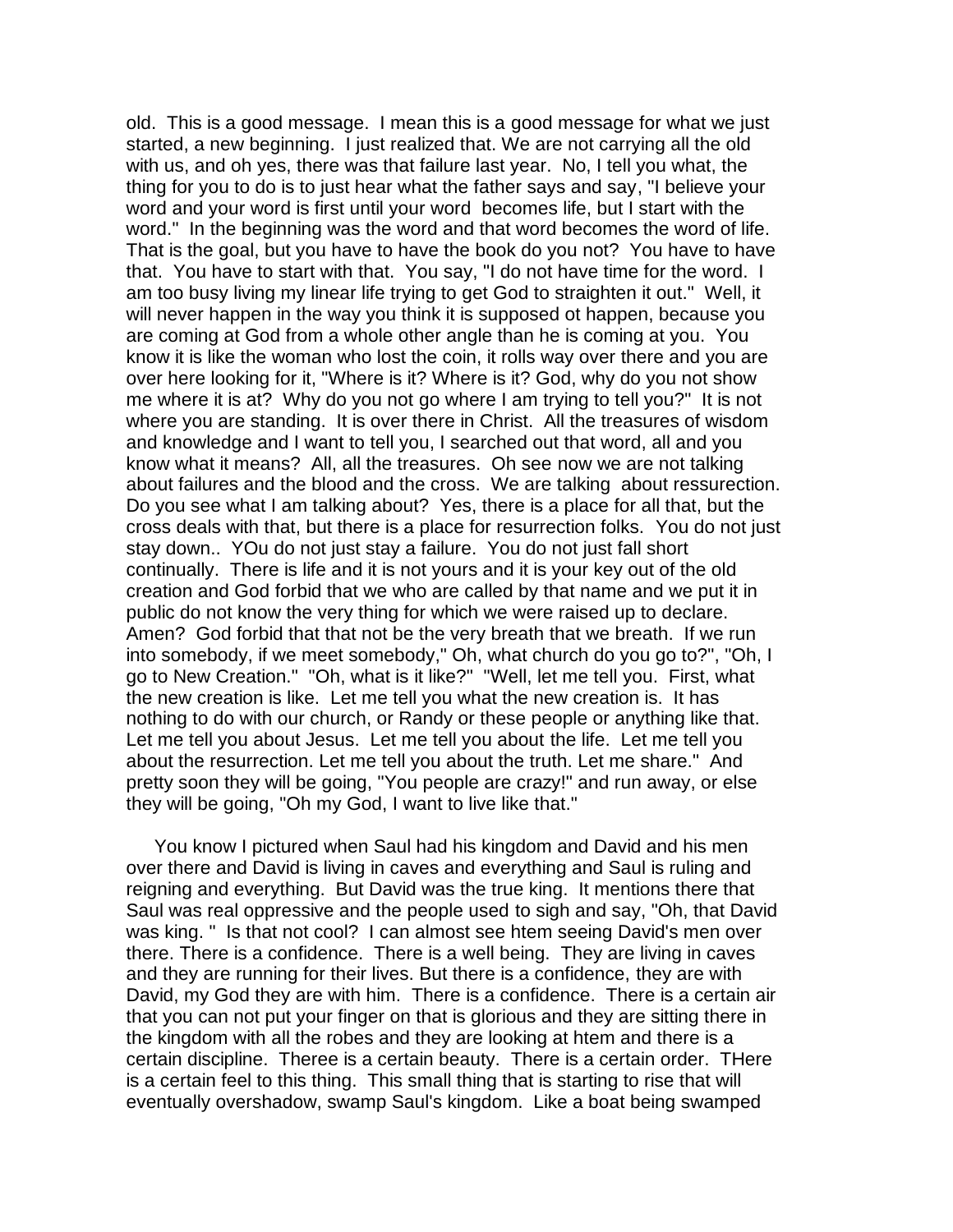*just sinking it and it will just rise. But greater than rising , what God wants you to do, is to understand that the ressurection has taken place and to live there*  long enough, listen carefully, to there long enough, long enough, in Christ in *the ressurection, untill all the sudden you are no longer of the old. YOu do not even comprehend the old. YOu are of the new, and the new Jerusalem begins not to rise up, but to come down to the earth. It is the new, it is not the old. It is not that which was cursed, and the rememberance of hte curse, the rememberance of the failure. It is all togehter new and it is coming down not going up.*

*It has so rested form it's labors. Do you know what that means? That means trying to , well I am going to pray a little harder, well you know I have not been in the word this week, I need to do it so that God does not just cut me off. No, I go to the word because I want to see the glorious face of Jesus. Because I want to see the truth. That he has declared and it is not just a truth, it is htat which is true and when all this is passed away that will forever be the truth and I will live there now and I will live there in the future, because my*  future is right now. In Christ, my reality is right now. you become so settled in *him and it says that, does it not say that? Yes to be established, settled in him. It says that, it says that. So you become establishe, you become settled and pretty soon, not just you coming down, not just me, not just us, not just Jesus, but the new, the new. John was taken up to heaven and he is seeing a bunch o fstuff on the earht and then he is seeing stuff in heaven, he is seeing all this bad stuff happening in the earth, then he sees all this glory in heaven. It is a contrast. It is a contrast of the heavenly to the earthly. It is not just the end time events folks, it is the contrast. It is a contrast. And so the angel comes up and says would you like to see the bride? Would you like to see her? Would you like to see the bride of the lamb? He goes, "yeah" and he took him and he showed him the new Jerusalem. Not filled with the old, not thoughts of hte old, not the guilt, not the failure not the constant having to relate based on sin. But something that has been washed. Been washed. Has put on robes that are white, Not because they deserved it, but because he declared it. "I am you righteousness." You walk into the tabernacle , all the way around the whole tabernacle is this white fence. It is white linen. Once you step in there it is tall enough that you can not even be seen anymore. You are not even seen. You are swallowed up in there and the white represents the rightousness of hte saints. The white linen, it says that in the bible. You get in Christ, you are not righteous, but you are swallowed up in him and he is that tabernacle. He is that covering. And you are declared righteous by Christ. Not because you did*  anything. You put off the old, because if you go inbt here with theold you will *be struck dead. You had better put it off. Put on the new. Put on the new*  garments. PUt on the priestly garments. Maybe I will not get to reliance. Put *on the priestly garments. Put on! Quit going by the old. Put off that old, sweaty, wool that makes you sweat. He says do not wear any of that wool in here. THat is what he said. Do not you be wearing that wool, that old sweaty work clothes.*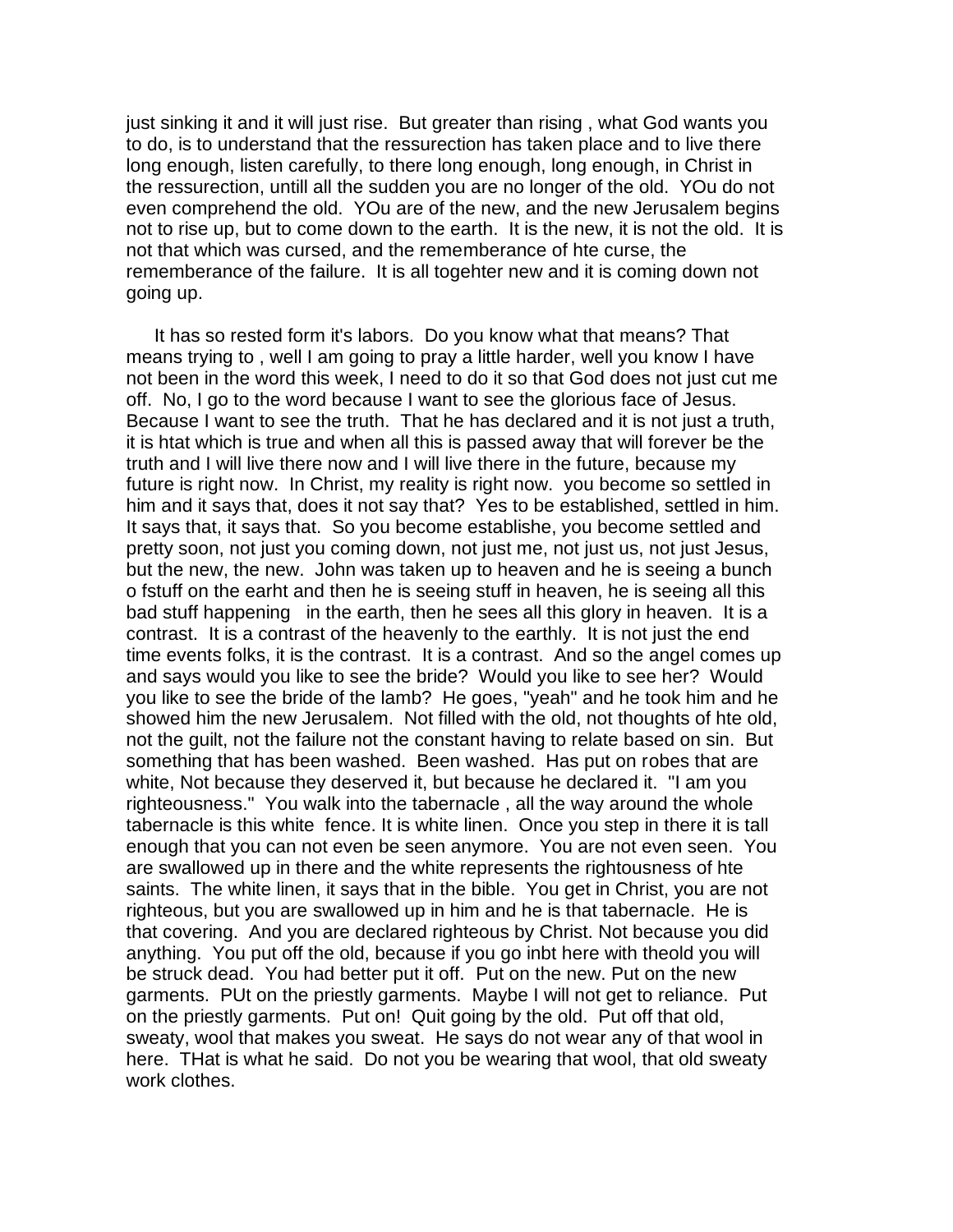*Oh, I have ot work you know. Lord accept this. Do not you step one more step, you will be in here and I will slap you dead. You can not earn this. You go to some other God or some other religion over there in a far tent on the far corner of this thing. We have some guy starting some other kind of religion. Go join with him, but here Christ is all and all. Here, the cross sufficient. First thing when you step in there, there is the altar. Woops, o.k. Well, we know*  what this is about, death, and then proceed right in the very holy of holies were *all that you can see is his glory, and it is not a glory based on. It is not a light that shined in the outer court. It is not the seven branched candlestick of the*  light that, we are not the light but the church is that seven branch candle stick *that bare the light. But folks any kind of reflection that we could bare with seven little things, is not anything compared with the rent veil, when you see the light of the knowledge of the glory of God in the face of Jesus Christ. And you do not just fall down and worship folks, you become one. You do not just become one, you become washed. Your mind becomes washed. You see it is*  not just a cleansing of the blood. That took place back at the altar. Not just a *cleansing of the blood folks, this is a washing of the word. The word is washing away your old concepts. Your old way of relating. Your old understanding. You are becoming in all reality, you are, but you are by knowledge becoming a new creation. Once again you are not actually becoming a new creation. For you are that, you are just finding out, what you have always been. And that is a blessing. It is not something that you are working toward, attaining to, it is something that you are and you are figuring out. Oh it is glorious, it is glorious.*

*The subject of reliance or any subject. I am telling you. I am telling you, it is found in Christ. It is not just something that you go, "O.k., that was a good sermon and I want to rely more on the Lord. No, Jesus, except for that he is up there somewhere. No cross. No ressurection. No new creation. Just me,*  and me knowing I want to but I probably will not. I really love you Lord, but I *know what it is going to llok like. I do not even want to stand up and tell anyone God has done something for me. Because I know that in a couple of weeks they are going to go, "What happened sucker?" So it is just better to reman in the bog of. You know even when I have not failed yet, I know that I* will. How can I ever be accepted by anybody if I can not accept myself and I *can not because look at me. God is saying, "Quit looking at you! See my son and not just see my son like, see my son, ooh. Ooh, see my son. Understand death, burial, and ressurection of Jesus. All these terms we have. I am just believing God, the holy spirit to be the sledge hammer this year. I am just believing that he is going to crush all that old junk and just splatter it. Start shattering in the power of the spirit of God. Oh, you do not know how I have*  been praying. and just begin to make us realize the new. That which we are. *If any man! Anybody! It does not matter your state or your stature or position. It is not your condition. It is not your condition, byt your position that matters to God and if you abide in that position, that will eventually change your condition.*

*Folks, it is not just. God is here right? Amen. Is God here? Yes, the Lord is here. Is the word of the Lord going forth? Yes, amen the word of the Lord is*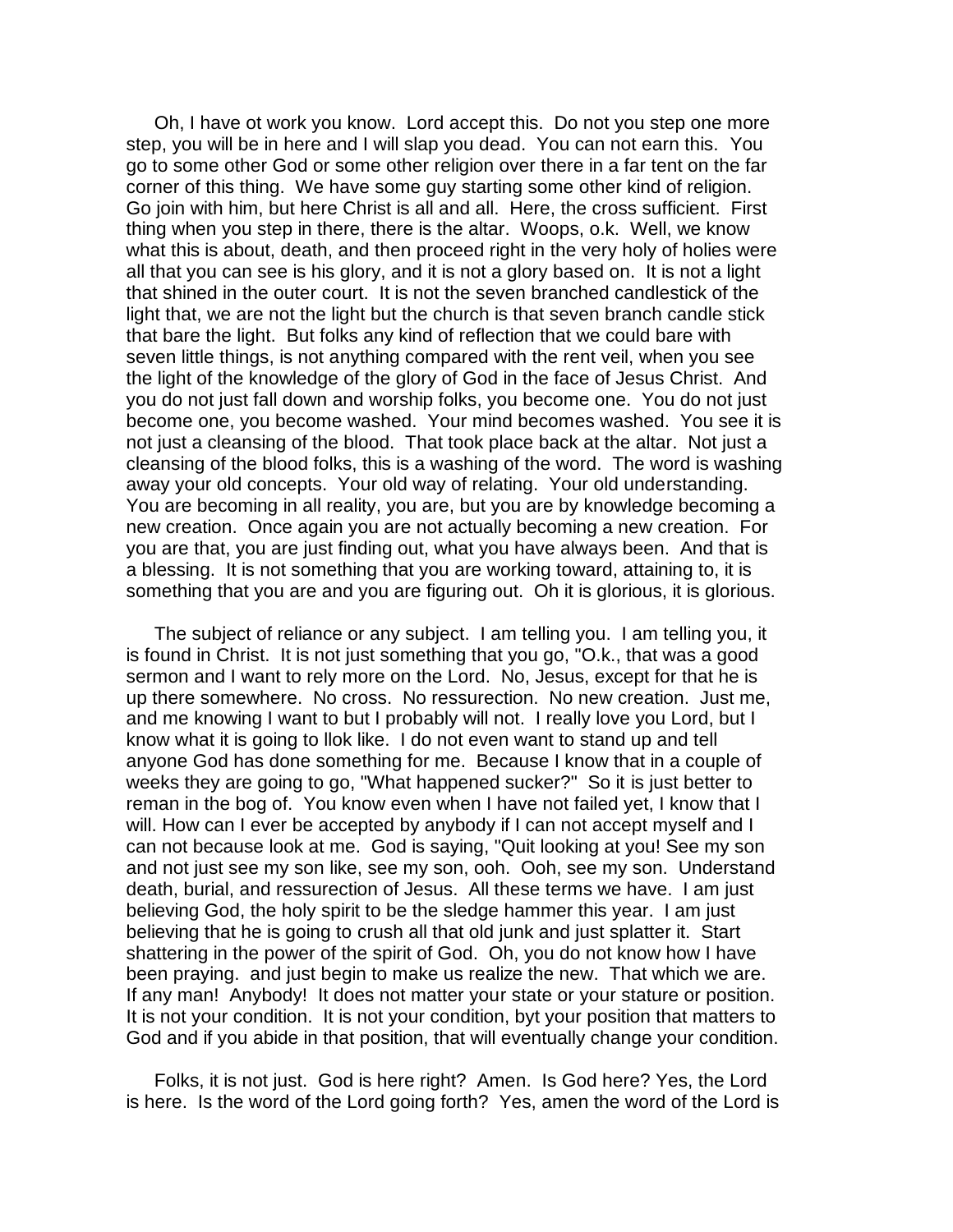*going forth. But folks, it is not, it is not just being able to say, 'boy, that was really good." Somebody, somewhere in this room has got to , somebody, please. Somebody I ask you to embrace this. Somebody, I mean to really go men, if that is true and go, "I will set my self a course for myself and I will not just seek a little while and then give up. I am going to set, Lord if htis is the truth and right now we are all kind of bearing witness that is is the truth, are we*  not? or most of us. But if it is the truth is worthy of being sought? and given all *to." Sell everything and but the field to just get that. Is it not? I say it is. I say it is worth all. But somebody has got to. We preach sermon after sermon after sermon after sermon folks and they can be just like a breeze blowing over you that cools your flesh long enough to get through another day. It is not meant to be a cooling fan on your flesh that has worked so hard that it needs to be cooled down lest you have some bad condition take place. It is meant to go into your heart. The word of God is like seed that goes into your heart and you begin to water that and you begin to search that and you begin to. You read your bible and you find books on the subject and you go over there nad say, "Debbie, I am going crazy, I must have everything that you have on this subject." And you find those that understand it and you hang on their word. You say,"what, what did you say?" Oh that was, that is right. But you go to*  bed, you go to your job and you realize when you come back it is not me. It *does not have me yet. But it is going to, because kI will not quit, I will not let go of the feet of Jesus, I will not stop pursuing. My soul panteth hard after the*  Lord. That is the way. And I am not asking that of everybody. Just somebody, *if somebody would. And I say this has nothing to do with Randy and his desires or new creation and it's vision.* 

*Folks, Jesus is worthy of this. The father is worthy of this. That you may know the glory that I shared with the father before the foundation of the world. And let me tell you just because you enter into it does not make you the highlight. It makes you glory in him. It does, it just makes you honor him so much because he becoems your all in all. It just makes him so much more precious. You would think by becoming a son of God and not thinking in the old ways that you would think that you are something special. Not if you come to it by the knowledge of the Holy spirit. Because the holy spirit only lifts up Jesus. And what it does is htat you are identified with it, but you understand that he is the source. There is your reliance. And he is precious and he is everything. And you are continually relying upon him, because without him you can do nothing. Now is that in the bible? Now how many of us really believe that? You know what I mean? Well, I can do something. I can ride a bicycle without him. It is not even talking about that. It is talking about, I can produce nothing that pleases God apart from Christ. Let me share a little on this reliance hting. Because we did turn to some scriptues here. I hate them preachers that tell you turn there and they never share the word of God with you. They just talk about stuff.* 

*Second Samuel, chapter eight, verse one, "and after this it came to pass that David smote the Philistines and subdued them. And David took*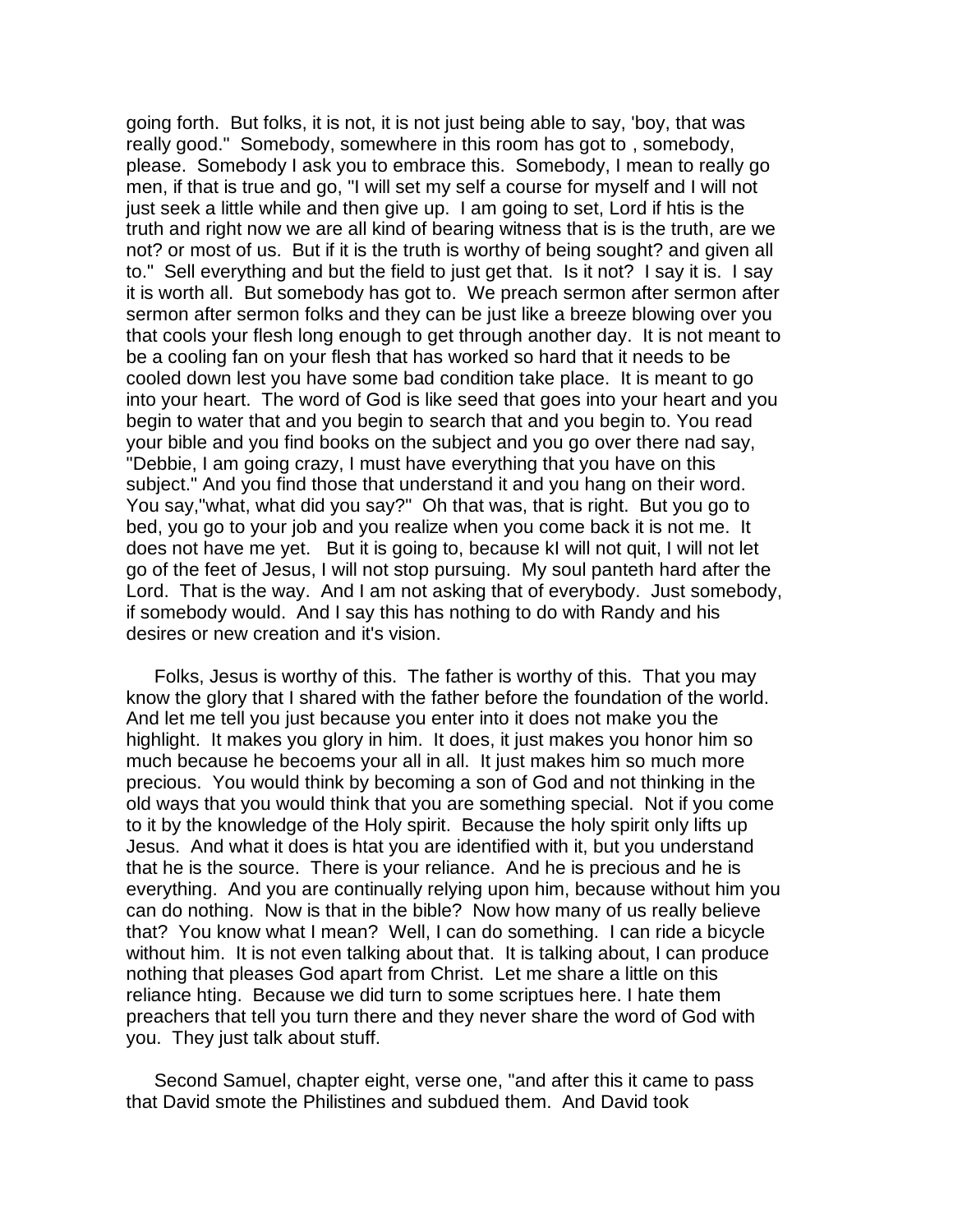*Methegammah out of the hands of the Phillistines. And he smote Moab and measured them with a line, casting them down to the ground even with two lines measured he to put to death, and with one full line to keep alive." There is so much in here we can not talk about everything, can we? "And so the Moabites became David's servants, and brought gifts. David smote also Hadadezer, the son of Rehob, King of Zobah, as he went to recover his border at the river Euphrates. And David took from him a thousand chariouts and seven hundred horsemen, and twenty thousand footmen: and David hamstrung," this is my Scofield bible, "David hamstrung all the chariout horses, but reserved of them for an hundred chariots."*

*David's kingdom is just beginning and he is spreading this kingdom. He is taking the enemy. He is taking more and more of the enemy that is surrounded him. And that which was the camp of the enemy is becoming God's territory. THe kingdom is coming in earth as it is in heaven. And he gets to this place where there are these three thousand or however many chariots and horses. And it says he took these horses and hamstrung them. do you know what it means to by hamstrung? Have you ever seen a meat market or a meathouse where they have all these cattle, cows, skinned and hung up? David took all of these chariot horses and he strung them up an dhe only left himself a hundred.*  I am telling you, he had this guy, this second in charge was his captain of his *hosts. His name was Joab. It does not say anything here, but I can see Joab going, "What are you doing? Are you crazy? I am the captain of your host and I am telling you that we can use these chariot horses and these chariots, man. This is big stuff. Man, we have made a major score here and what are you doing? Are you crazy?"*

When I read it I went, "What in the world is David doing?"And then I read *over in, I can not remember the chapter, but I think it is chapter 27. God was telling them way back when they were still in the iwlderness, when you have a king, the king must not multiply horses unto himself. David was the first king that was really god's king. And he said,"We are going to kill all of these horses and remove all of these chariots, and he wrote it in the Psalm you sing it all the time, some trust in chariots, some trust in horses, but we will depend on the name of the Lord. We are not going to have all of this might and strength. we are not going to have all of this stuff that we can depend on and God told him do not multiply horses, because if you do you will start relying on them, you sill start thinking in terms of that, but if you do not have all of that stuff you wil trust*  in me. You will rely upon me. I will be your reliance. In another place David said a horse is a vain thing when it comes to battle. It is a vain thing. It is not *going to do it. It is not going to work. Why? Pharoah he had so many, all of these kingdoms did and David reduced it down to 100. I am telling you, if you search in the scriptures, the chariots and horses, when they go to battle most of them have thousands and David reduced it down to a hundred. So small that if they ever won, no one would ever go it is because we had all those chariots and horses.*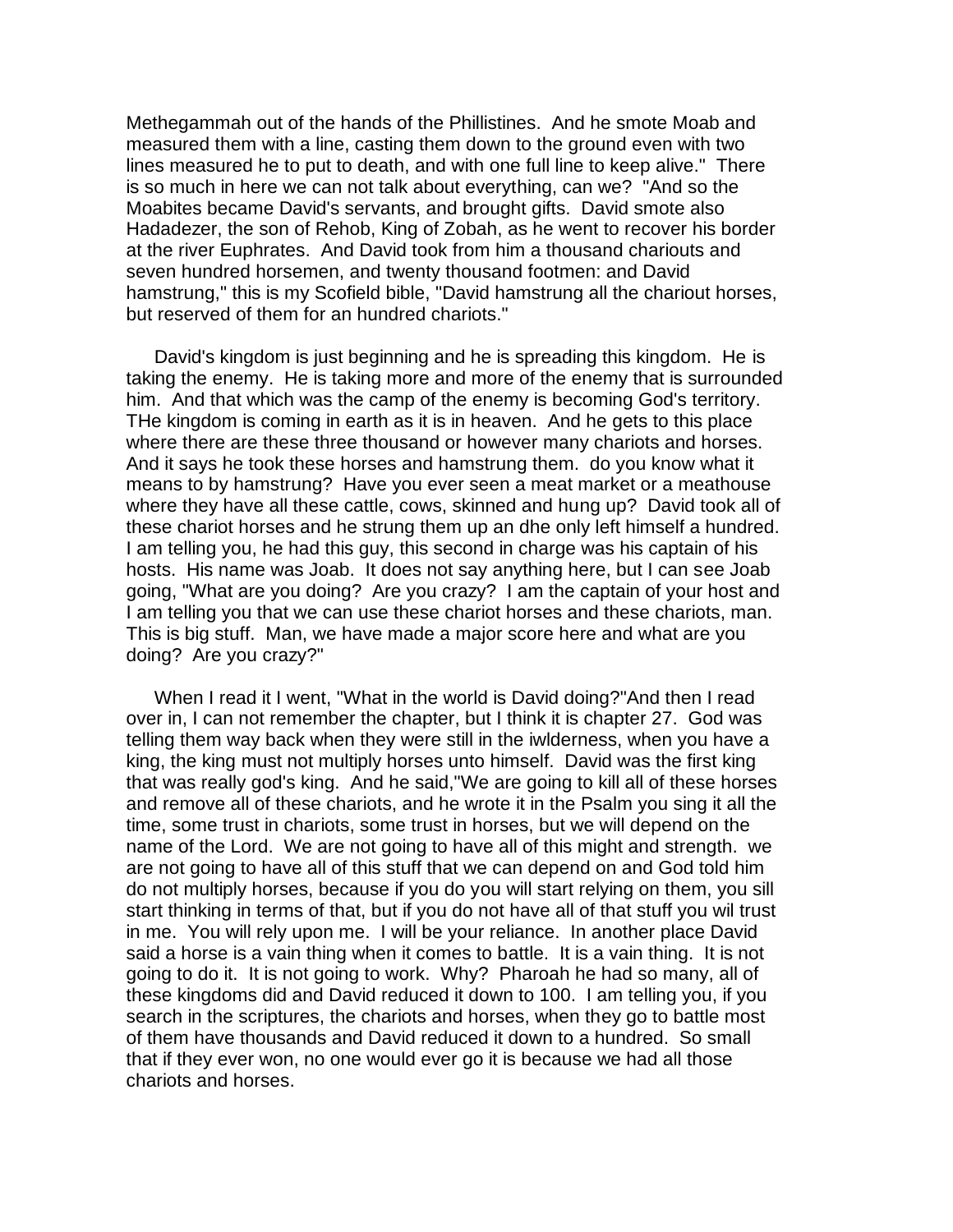*Folks, I want you to know something and you have not liked me up to now, you really will not like me now. But I am telling you that there are people, have*  been for years preaching in the church stuff that is multiplying horses and *chariots and all this kind of stuff, and they call that to the glory of God, supposing that gain is Godlinesss and maybe everyone in the church world would hate me for saying what I am saying, but I am telling you that that is not*  God. It is not. I do not care what you say. I will rely upon the Lord. And I *believe this I believe this, I will run through a wall and through a troop. I believe this, I believe this, yeah, though ten thousand come nigh me thay shall fall at my side. I am just quoting David here. I am saying that many of the great ones are oging to fall more and more. I am saying that pretty soon it is going to be seen that most of this junk has been junk. And only those that rely upon the*  Lord are oging to stand. I am not against prosperity or this or that or whatever. *I am not against it. I am for relying on the Lord. I am for, let us kill all these thousands and thousands of horses. Let lus string them up, let us have a little hundred over here. Let us have just enough that God could use five loaves and two fishes or whatever. Let us put ourselves in a position that if we really have this, not a doctrine, of reliance.* 

I am telling you, you get into a bad situation and remember we are still *tlaking from new creation, but we get into a little bit of a bad situation and we panic, we freak out and we start calling upon God and we start where is this and why is not this here? Lord why do you not do tis, and all this stuff. And it is because we do nto have a basic reliance upon based on the new creation, much less a basic reliance period. And when we increase our horses, we are confident and that confidence is not in the lord. Is is not oin the Lord. It is in what we have that brings us confidence in the natural that is like dust that can be blown away. It is like a vapor. It will not stand. And folks we have greater times coming than what we see now. But, but ,but, but all of that being said I am not ever really talking about that. I am talking about the death, burial, and resurrection of Christ. Abiding in him, and understanding that in a way that makes you relate that way when a circumstance comes up. I mean any circumstance. Good, bad, and indifferent. It does not matter. That is just stuff. You will apply what is real to you to those things automatically because it is real to you this way. But it is not trying to figure out some truth here and live down*  here and apply and well it does not apply here. It means relying upon the Lord, *period, all the time, it is the way that you are. And if that is the case then God can make you like Solomon. He can make you the richest man in the world and you will not rely upon riches. But many of us have not learned the basic first principle of death, burial, and ressurection and so he can not increase to us, but he does, we pray and he helps us. But we are praying that God will help solidify us in a carnal state. David did not just go, well I believe, I believe, here are all these chariot horses. Put them in these stalls there and put those chariots out there. You know, have them ready on the landing strip, in case the enemy comes. You know. But I am going to trust in the Lord. Folks, he did something very real and practical to show that this was so real in him. He said, " I am going to do something that shows this. It is working in me. Let us kill*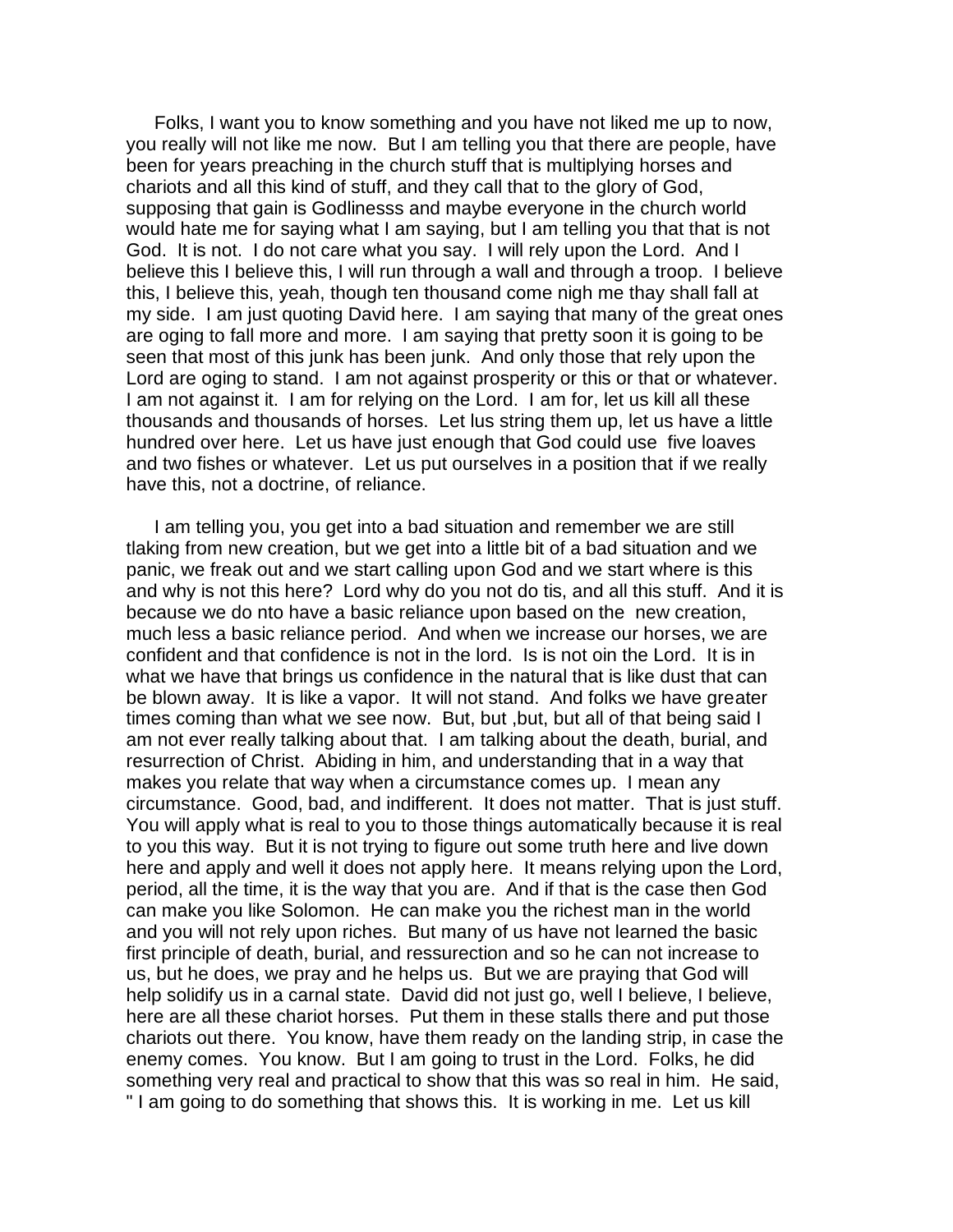*everyone of these things, everyone of them, let us just kill them all and then if this is just hog wash then we will just all die. If it is real then you going to see the glory of God when the enemy comes against us.*

*Do not just sit in service after service and just listen to something and nothing ever change. If God is dealing with you on this type of reliance then maybe you need to go hamstring some horses. What would please me and please God greater is to forget about the subject and get into the Lord. Christ and him crucified. Get into him. Seek him with all your heart, and it will settle all those issues. All those subject areas that we are, you know love and patience and reliance, it will settle all those things, because that will be your source for meeting these things down here.* 

*So I am not really talking about reliance and I knew I would not be. I am talking about Christ and him crucified. I am talking about Christ and him crucified. I am talking about the greatest reality that ever hit this earth, I am talking about the most wonderful person, and the most wonderful work and reality that we could ever know, and for us to sit day in and day out, week in and week out, month in and month out, year in and year out and give ourselves to being vessels that are so full that our cups run over when we get the opportunity to share. We, how can we be raised up in heavenly places at hte*  last day, walk around in the face of Daniel who stood firm for the Lord. In the *face of Paul who declared the truth at great expense. In the face of David who hamstrung these horses and did all of this, who face Goliath with a sling and some stones. How can we hold our heads up in the face of our brethern when all that we have done is lived int his world, like the world, based on a mentality of this world? Do you understand what I am saying? But let us go on to know the Lord. Let us pursue hard after him. What else do you have time to do? What else are you wanting to do? What else is more important than Jesus? Hallelujah! Scott did you have a scripture that you wanted to share?*

Let us bow our heads for a second. It is not in an altar call. But I believe *that these are times that people just need to make a comittment to the Lord. I am telling you that we do not need to just continue to hear messages folks. Somebody. Please! Somebody dedicate yourself in a new way to seek the*  Lord. He is there for you. He wants you to know all of this and not just hear it, *but to make it life in you. Because the way we go apart from this is hard. This*  is easy. this is not something that we have to measure up to, because you will *never measure up. This is something that he has measured up and you have been measured in Christ. If there is anybody that just really, I mean God is dealing with you and if is just really something that you so desire right now is to really, really, begin to pursue the Lord. In a new way would you just stand to your feet right where you are.*

Father, you see their hearts. This is your word, it is not my word, it is not *some special message that you gave to new creation, it is your word. Your spirit has been here today, is here. And he is the only one who can bring us*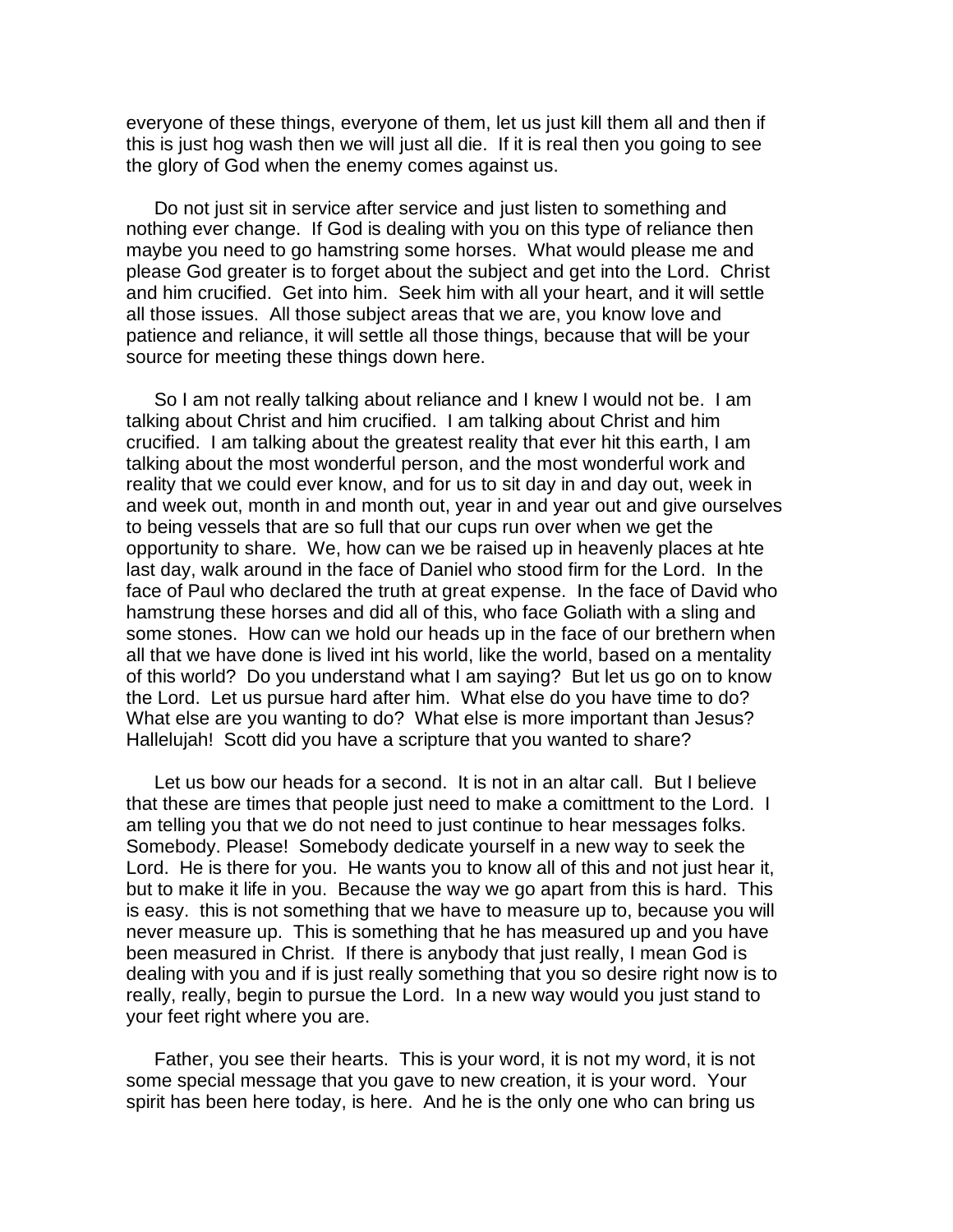*into this. We ask Father that the holy spirit be given place to lift up Jesus. To change our relationship from one os temporal circumstantial to based fully on the cross and on the ressurection. Not by might, not by power, but by your spirit. Lord we just believe that. I mean even today when I was sharing I think you made me know that this is something you are trying to work in the whole church, this is part of the plan for what you are talking about for the new beginning. Not just a restart Father, not just another, but the new Jerusalum viewpoint. That is a real new beginning. That is so new. A restart is starting again of the old. Father, but this is wholly new. Father none of us can earn this, none of us are worthiy, but you did not do it because of that, you did it because you wanted us to enter into the glory that you ahd with the son before the foundation of the world. Not a glory of how great you are in the face of trials of this life and how glorious that is. But a glory which ;does not require sin of failure or trials or darkness. A greater glory. And if the old was glorious the new covenant is more glorious. Father all we can do right now is say words, but we ask according to what you are trying to accomplish. According to your desires. Father I am not trying to steer us a certain way, I desire that Jesus you to be the head. holy spirit for this thing, for you to do this, for you to take us where you are trying to take us. I do not ask, and I pray that we do not ask Father, according to any preconcieved concepts. I truly ask that you just do this thing and lead us into what you are after, because if you do then you will be glorified and we will all have to admit it was you. Father, thank you for this*  day, thank you for this new beginnig, thank you for that other realm breaking *through momentarily right now into this one to help our minds to be renewed in the spirit of our mind in the spirit of it. The very spirit of our mind, not just facts. And father I just so pray for this understanding of being in Christ, that it some how you will break this doctrine or even idolatrous ignorance of the truth. and it will become wht it truly is, the way that we relate to you and the way that we relate to certain situations that arise. We are in Christ. Thank you Lord for your great grace and that is what we depend on. Father we just know that we are your sons right now, but you said in your word beloved now, beloved now are ye the sons of God. Beloved now are ye tha Sons of God. And father you*  went on to say, yeah right now it doeth not yet appear, but when he shall *appear and you are not talking about the second coming, because you said that every man that has this hope purifieth himself.*

*You are talking about us comprehending the length and the breadth and the heighth and the depth of that reality now. that those of us that have that hope of purifying our hearts right now, and we are not just being purified, we are purifying our hearts even as he is pure. Thank you lthat you have declared O behold what manner of love you have bestowed on us that we should be called the sons of God. To you Father all glory and honor, Father thank you. that you would bestow this upon us father. Thank you lord. Thank you Lord. Thank you father. Belessed be your glorious name. May the glory that you have toward your son be exhibited in the church. Hallelujah. In the new man, in the body father in the name of Jesus. hallelujah! Halleluja! Let us all stand together. Father we just dismiss this service, but we do not in any way dismiss*